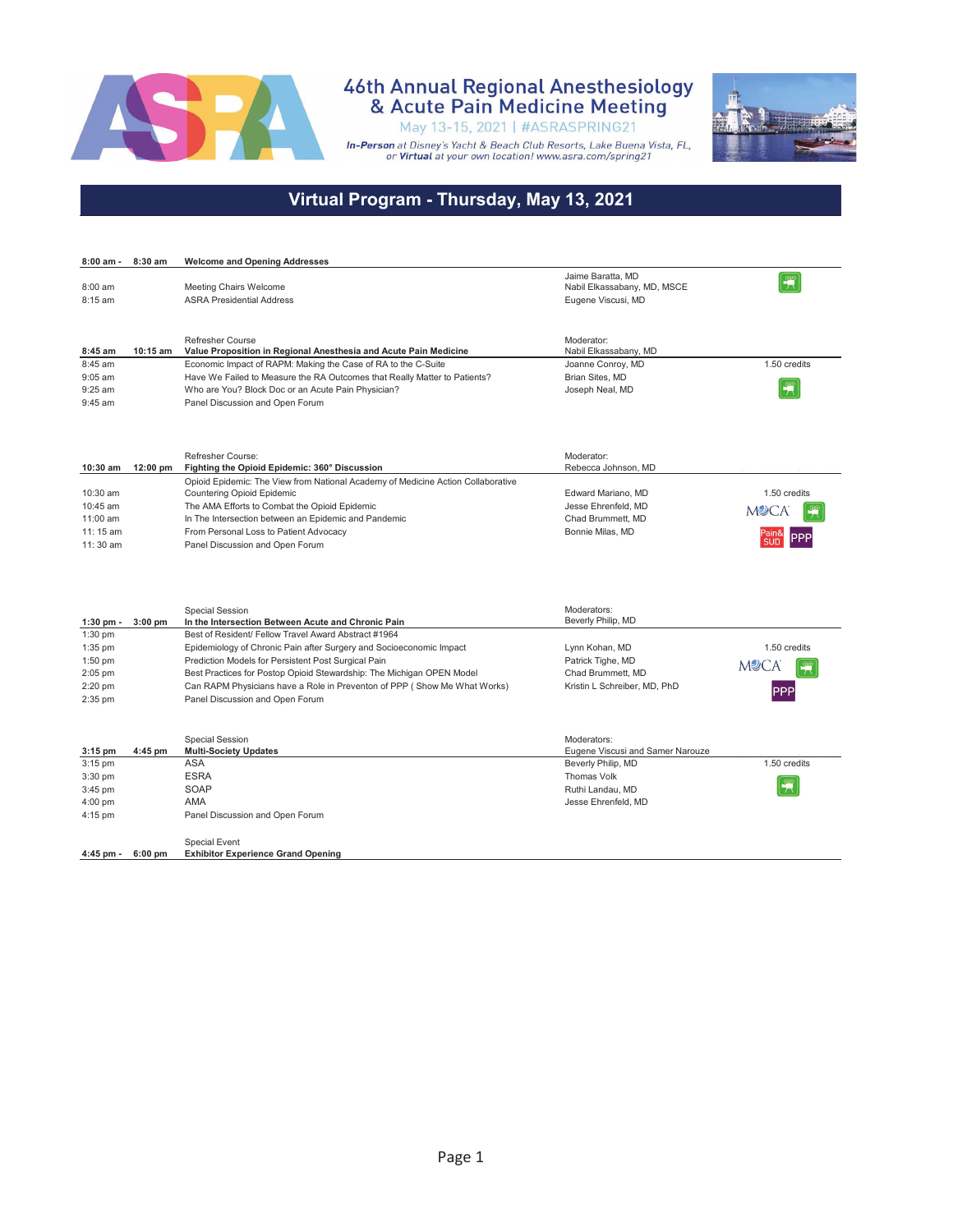

## 46th Annual Regional Anesthesiology<br>& Acute Pain Medicine Meeting

May 13-15, 2021 | #ASRASPRING21

**In-Person** at Disney's Yacht & Beach Club Resorts, Lake Buena Vista, FL,<br>or **Virtual** at your own location! www.asra.com/spring21



#### **Virtual Program - Friday, May 14, 2021**

|             |                     | Non-CME Ancillary Event by Avanos                                                                           |                                    |              |
|-------------|---------------------|-------------------------------------------------------------------------------------------------------------|------------------------------------|--------------|
| 7:00 am -   | 7:45 am             | Bringing to Light the True Data Behind Long-Acting Locals                                                   |                                    |              |
|             |                     |                                                                                                             |                                    |              |
|             |                     | <b>Special Session</b>                                                                                      |                                    |              |
|             |                     | ASRA Perioperative Medicine SIG: Regional Anesthesia and Pain Medicine as an                                | Moderator:                         |              |
| $8:00$ am - | $9:30$ am           | Integral Component of Enhanced Recovery After Surgery (ERAS)                                                | Sandra Kopp, MD                    |              |
| 8:00 am     |                     | Best Abstract Infographic #2083                                                                             |                                    | 1.50 credits |
| 8:20 am     |                     | The Science of Enhanced Recovery Protocols                                                                  | Henrik Kehlet, MD                  |              |
| 8:40 am     |                     | Why Anesthesiologists Should Lead ERAS Protocols                                                            | Eric Schwenk, MD                   | <b>MOCA</b>  |
|             |                     | ERAS: Is It One Size Fits All?<br>Panel Discussion and Open Forum                                           | Meg Rosenblatt, MD                 |              |
| $9:00$ am   |                     |                                                                                                             |                                    |              |
|             |                     |                                                                                                             |                                    |              |
|             |                     | PS-02a Parallel Session<br>Regional Anesthesia and Pain Medicine Between Translational Science and Clinical | Moderator:                         |              |
|             | 10:15 am - 11:45 am | <b>Practice</b>                                                                                             | Steven Cohen, MD                   |              |
| 10:15 am    |                     | Best of Meeting Abstract #1956                                                                              |                                    |              |
| 10:20 am    |                     | New Opioids, New Opioid Receptors                                                                           | Carlos Pino, MD                    | 1.50 credits |
| 10:35 am    |                     | Pharmacogenetics and Opioid Metabolism (On the Verge of Personalized Pain Management)                       | Gina Votta-Velis, MD               | <b>MOCA</b>  |
| 10:50 am    |                     | Review of Extended Release Local Anesthetics                                                                | Rebecca Johnson, MD                |              |
| 11:05 am    |                     | The Role of Nerve Stimulation and Cryo-analgesia in Regional Anesthesia and Pain Medicine                   | Brian Ilfeld, MD                   |              |
| 11:20 am    |                     | Panel Discussion and Open Forum                                                                             |                                    |              |
|             |                     |                                                                                                             |                                    |              |
|             |                     | Non-CME Ancillary Events by Baudax Bio, Inc.                                                                |                                    |              |
| 12:00 pm -  | 12:45 pm            | The Role of a Once-Daily Intravenous Non-opioid Option                                                      |                                    |              |
|             |                     | PS-03a Parallel Session                                                                                     |                                    |              |
|             |                     | <b>ASRA/ESRA Panel</b>                                                                                      | Moderator:                         |              |
| $1:00$ pm   | $2:30$ pm           | The Consensus Nomenclature Project for Truncal Blocks                                                       | Sandra Kopp, MD/Edward Mariano, MD |              |
| $1:00$ pm   |                     | Best of Meeting Abstract #2076                                                                              |                                    |              |
| 1:05 pm     |                     | Best of Resident/ Fellow Travel Award Abstract #2058                                                        |                                    |              |
| $1:10$ pm   |                     | Description of the Project and Governance Structure                                                         | Nabil Elkassabany, MD              | 1.50 credits |
| $1:30$ pm   |                     | Methodology of the Consensus                                                                                | Kariem Elboghdadly, MD             |              |
| $1:50$ pm   |                     | Anatomical Basis of the Nomencalture                                                                        | Morné R Wolmarans, MD              |              |
| $2:10$ pm   |                     | Panel Discussion and Open Forum                                                                             |                                    |              |
|             |                     |                                                                                                             |                                    |              |
|             |                     |                                                                                                             |                                    |              |
|             |                     | PS-04a Parallel Session                                                                                     | Moderator:                         |              |
| $2:45$ pm   | 4:15 pm             | <b>FOCUS on PoCUS</b>                                                                                       | Stephen Haskins, MD                |              |
| 2:45 pm     |                     | ASRA PoCUS Recommendations for Education and Training                                                       | Stephen Haskins, MD                | 1.50 credits |
| $3:00$ pm   |                     | 4 Cases That Changed My Management                                                                          | Melissa Byrne, DO, MPH             |              |
|             |                     | New Kids on the Block: Should I Incorporate Optic Nerve Sheath Ultrasound and Airway                        |                                    | <b>M2CA</b>  |
| 3:15 pm     |                     |                                                                                                             |                                    |              |
|             |                     | Ultrasound into my Practice?                                                                                | William Manson, MD                 |              |
| $3:30$ pm   |                     | Kids Need PoCUS Too                                                                                         | Michelle Kars, MD                  |              |
| 3:45 pm     |                     | Panel Discussion and Open Forum                                                                             |                                    |              |
|             |                     |                                                                                                             |                                    |              |
|             |                     |                                                                                                             |                                    |              |
|             |                     | PS-05a Parallel Session                                                                                     | Moderator:                         |              |
| $4:30$ pm   | $6:00$ pm           | <b>Essentials of Pediatric Regional Anesthesia</b>                                                          | Santhanam Suresh, MD               |              |
| 4:30 pm     |                     | Getting "Back" on your Feet: Regional Anesthesia for Adolescent Scoliosis Surgery                           | Michelle Kars, MD                  | 1.50 credits |
| 4:50 pm     |                     | Taking the Pain out of Adolescent Sports Injuries                                                           | Karen Bortesky, MD                 |              |
| 5:10 pm     |                     | RA and Compartment Syndrome in Children and Adolesecents                                                    | Santhanam Suresh, MD               |              |